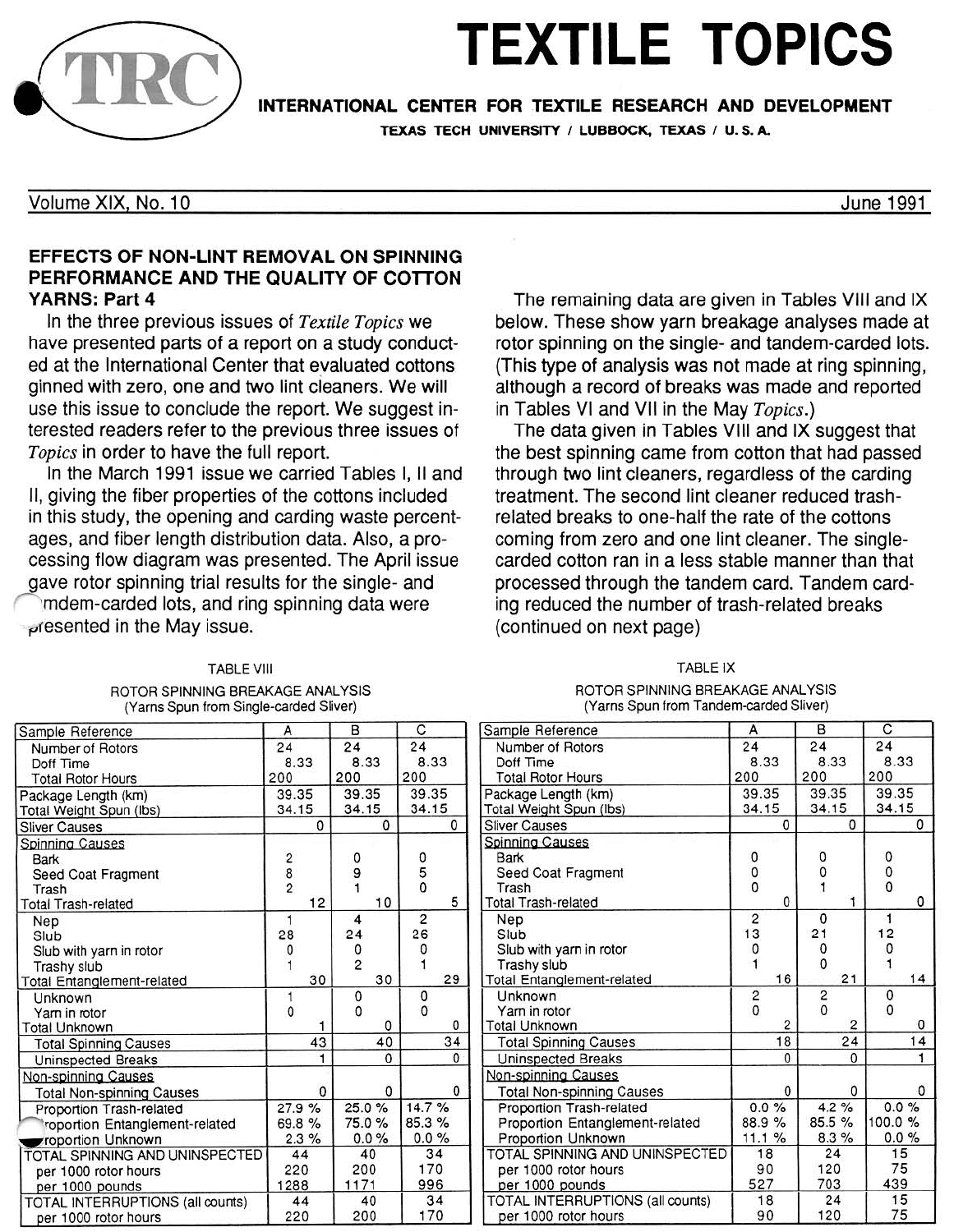(almost totally caused by seed coat fragments) to zero. Additionally, tandem carding reduced the num· ber of entanglement-related breaks by about half. Because of the effectiveness of tandem carding in removing trash, the influence of lint cleaning treatments on spinning performance was less pronounced.

Conclusions made from this study are:

- 1. The influence of lint cleanings was to reduce the quantity of trash within the cotton and consequently the quantity of waste removed at opening and carding.
- 2. Unt cleaning treatments had little influence on the quality of rotor and ring yarns produced in this study. .
- 3. Tandem carding caused a little fiber damage which was visible at reduced ring yarn strength, although the number of yarn imperfections was reduced.
- 4. Rotor yarns produced from the tandem-carded cotton did not show a deterioration in yarn strength with prolonged spinning, and trashrelated breaks were significantly reduced in number to almost zero.
- 5. The improvement in yarn imperfections obtained by tandem carding was inferior to that achieved by combing.
- 6. There were no apparent benefits to tandem carding cotton that was destined for combing.

This concludes our report on the effects of non-lint removal on spinning periormance and the quality of cotton yarns. We would like to mention again that the report was prepared by John B. Price, Assistant Director of the International Center. This research was sponsored by the Texas Food and Fibers Commission. We believe the study and the report can be of considerable value to several segments of the cotton industry, and we are pleased with the opportunity to present this information.

#### DID YOU KNOW ... (or even care)

**EXECORDIGHT Scotch whiskey contains as many as 500 differ**ent compounds.

**Example:** The spotted hyena is born with a full set of operational teeth.

The above gems of wisdom have been lifted from the pages of different issues of *Chemical* & *Engineering News.* If any of our readers would care to contribute obscure information for an occasional column, we will happy to print it.

#### **AGRICULTURAL COMMISSIONER VISITS ICTRD**

We were pleased to have Rick Perry, Texas Commissioner of Agriculture, visit the International Cen on June 5. Research conducted here is closely rei. ed to the production of natural fibers, and it seems appropriate for the Commissioner to see first hand the studies involving cotton, wool and mohair.

The Commissioner's visit began with a meeting in the ICTRD auditorium attended by 65 agri-business individuals from West Texas. After a welcome by Dr. Robert Sweazy, Vice Provost for Research at Texas Tech University, statements concerning the utilization of agricultural commodities were made by Gary Cobb, Vice President for Marketing at Plains Coop Oil Mill in Lubbock, and Autry Moore, Vice President/General Manager of the Textile Division of Plains Cotton Cooperative Association. Commissioner Perry then spoke to the group about Texas agricultural products and the need for additional processing of these within the state. He painted out that most of the natural fibers produced here are exported to other states and other countries, and he emphasized the need for additional industry in Texas in order to consume more of these fibers at home.

Following the Commissioner's speech, he made a tour of the facilities at the International Center, accompanied by a group of those attending the meeting. Assisting with the entire meeting was Deputy Assistant Commissioner Lindsey Dingmore, Jr.

The Commissioner has been a lifelong farmer and rancher near Haskell, Texas, and has been personally involved in the production of cotton and wheat and in cattle raising. After being elected in November 1990. he quickly became a nalional representative of agriculture. He was elected to the Executive Board of the Southern United States Trade Association and was appointed by President Bush to the U.S. Trade Representatives Intergovernmental Policy Advisory Committee.

We were pleased to have Commissioner Perry and members of his staff visit the Center. We look forward to another occasion when more details of the research conducted here can be discussed.

-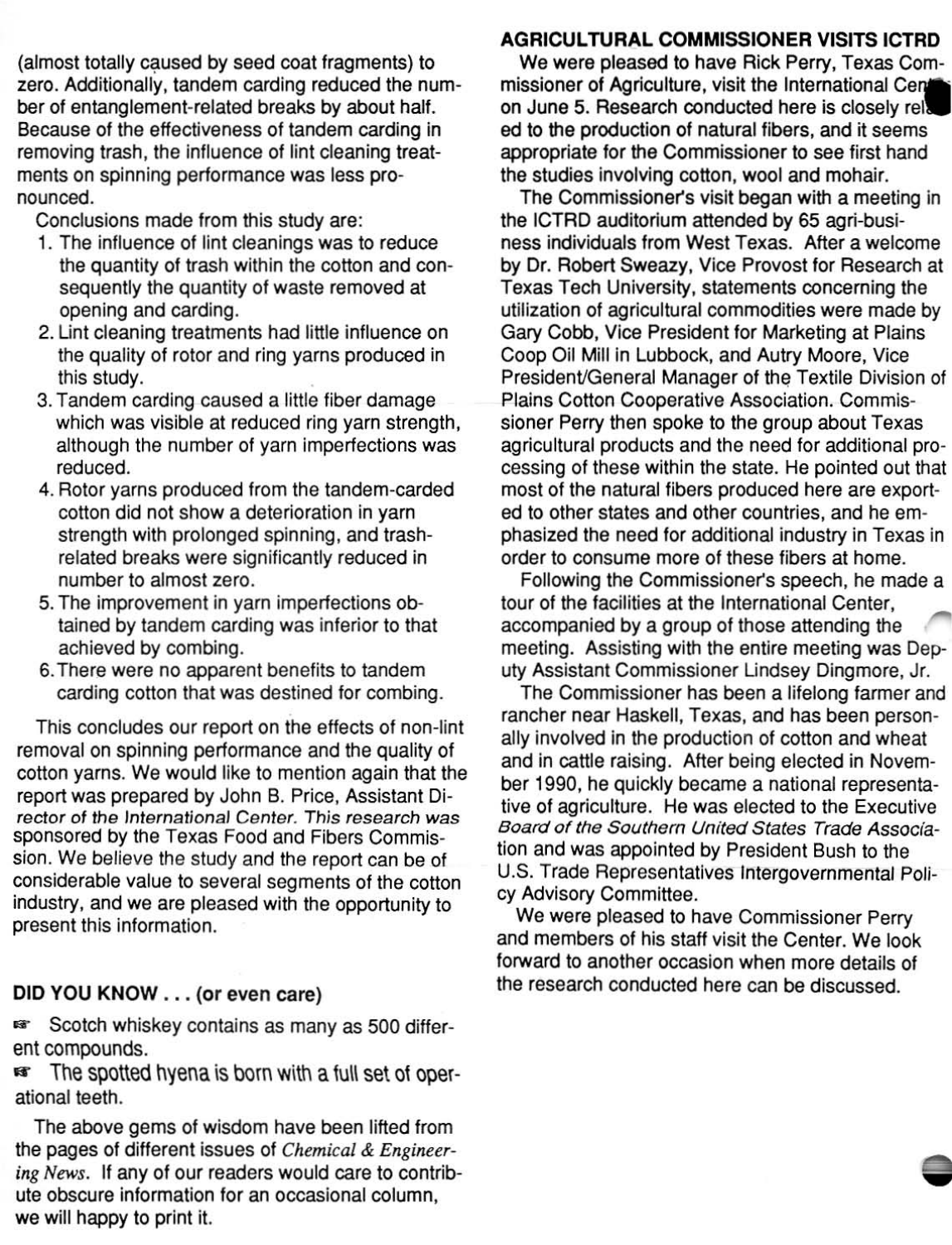#### NATURALLY COLORED COTTON

It is natural to become so adjusted to a standard that we sometimes feel negative about an abrupt .hange from that standard. Our first reaction to naturally colored cotton was anything but positive, and mostly the response was "What Is that?"

For at least forty years we have trained ourselves to judge cotton on its whiteness along with other characteristics, and the whiter the better and the higher the price. It seemed natural to assign brown or green cotton to a very low status, something that would be classed "below grade" or even worse. Although the traditional classing system has designations for spotted, tinged and gray cottons, there is no place for true natural colors. As cottons get farther away from white, grades and. values go down.

So much for tradition.

Sally Fox of Wasco, California has developed and is expanding the production of brown and green naturally grown cottons. She approached the International Center in 1988 for asisstance in evaluating the quality of these cottons and determining their ability to be spun and used in fabrics. Research here has been progressing continuously since its initiation and has revealed some interesting results.

The processing from the bale of fiber to yarn has een mostly standard without any notable exceptions, and fabrics have been produced in several designs. We have learned recently that a large garment manufacturer is producing a line of jeans utiliz-

ing some of Ms. Fox's colored cotton. Additionally, we understand several textile companies in Europe and Asia have approached her about purchasing the cotton. Considering this, it would appear that what some have deemed an inferior fiber has now turned into something that may have substantial value.

Although Ms. Fox is from California and initially began the production of her fiber there, that state's regulations permit the production of Pima and Acala cottons only. Therefore, Sally has changed the growth area to Arizona and Texas and reportedly has 1,000 acres in production in these locations this year. It is understood that Ms. Fox contracts with cotton growers to produce the brown and green colors and that she sets a price with the farmers before planting. The exact amount seems to be a matter between her and the grower, and so far no one has divulged the price he receives. One news article reported the price to be about twice what a farmer gets for growing Acala. If that is true, then the incentive must be of such proportion that a number of producers will want to become involved.

So, what first seemed to have been a novelty or hobby now appears to have the potential of being a bonanza for Sally Fox and the farmers who produce her cotton. Time will tell whether this is a novelty or a fiber with a place in industry, but at least for the moment it looks interestng and does seem to have the right stuff for certain end products.



In order to give some description of the naturally brown cotton, we decided to rotor spin it with alternate positions of white fiber for the photo at left. While the black and white picture does not present true color, it does give an interesting contrast. Both cottons were spun with equal efficiency.